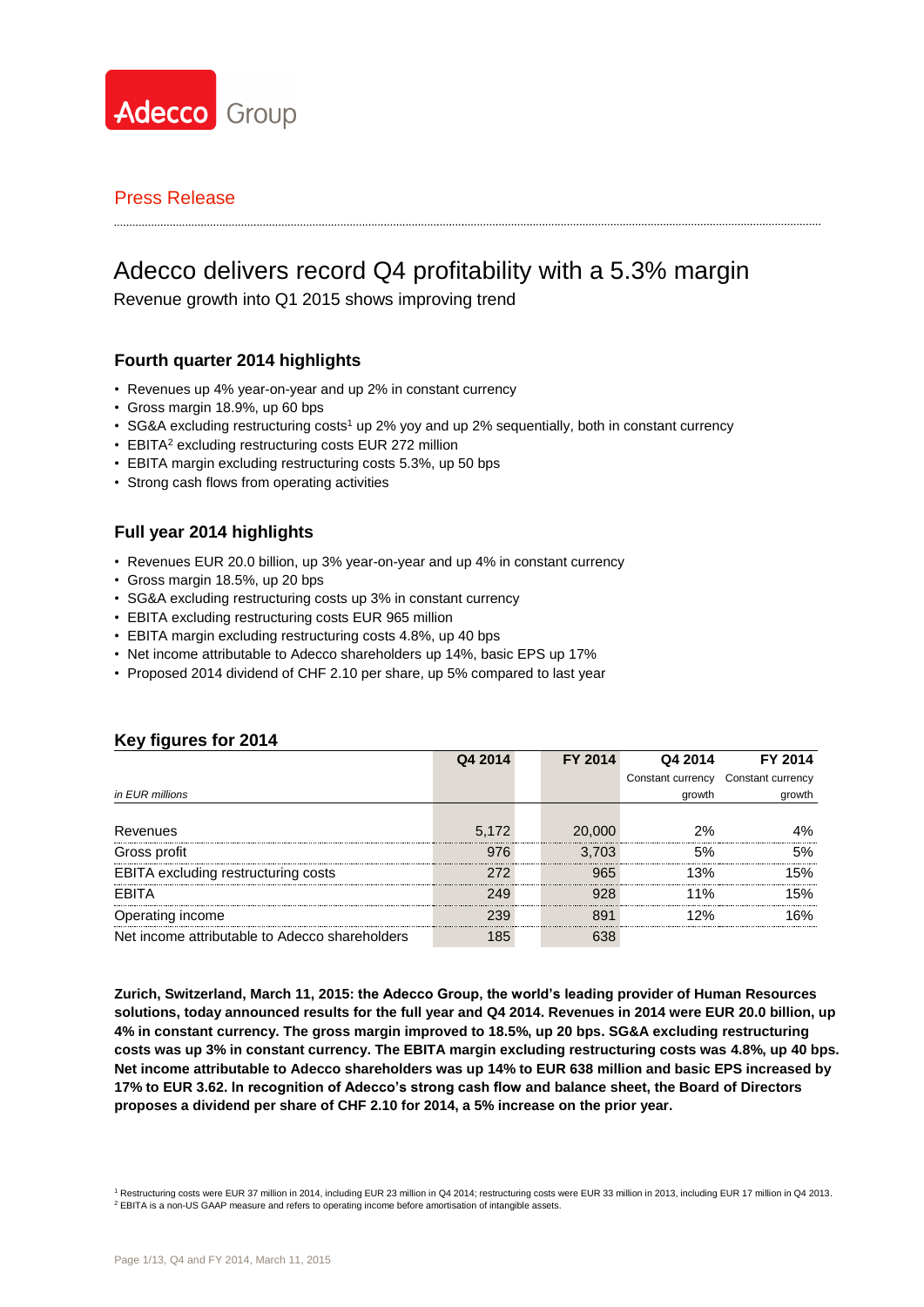

## Press Release

Patrick De Maeseneire, CEO of the Adecco Group said: *"Market conditions in 2014 were rather mixed, but our colleagues showed again that they can adapt well to changing conditions, and delivered another strong performance. With 5.3%, we delivered our best-ever fourth quarter margin. This provides an excellent base as we head into 2015. In addition, revenue growth in constant currency and adjusted for trading days was 4% for January and February combined, a clear pick-up compared to the end of 2014. And since GDP growth is forecasted to accelerate in 2015, we expect a further positive development of demand for flexible labour going forward. Given our strong profitability in the fourth quarter, our good start to the year and the positive outlook, and with the continued good progress on our six strategic priorities, we remain convinced that we will achieve our EBITA margin target of above 5.5% in 2015."*

## **FY 2014 FINANCIAL PERFORMANCE**

### **Revenues**

Group revenues for 2014 were EUR 20.0 billion, up 3% or up 4% in constant currency compared to the prior year. Currency fluctuations had a negative impact on revenues of approximately 1%. Permanent placement revenues amounted to EUR 348 million, an increase of 11% in constant currency. Revenues from career transition (outplacement) totalled EUR 297 million, an increase of 7% in constant currency.

### **Gross Profit**

In 2014, gross profit was EUR 3.7 billion, an increase of 4% compared to 2013. In constant currency, gross profit increased by 5%. The gross margin increased by 20 bps to 18.5%, mainly driven by a positive business mix, a continued strict approach to pricing and the effect of the French CICE (tax credit for competitiveness and employment).

#### **Selling, General and Administrative Expenses (SG&A)**

SG&A increased by 1%. Excluding restructuring costs, SG&A increased by 3% in constant currency. SG&A in 2014 included restructuring costs of EUR 37 million, incurred in France (EUR 4 million), North America (EUR 18 million), Germany (EUR 14 million), and Emerging Markets (EUR 1 million). SG&A in 2013 included restructuring costs of EUR 33 million. In 2014, FTE employees were up 1% and branches declined by 2%. At year end 2014, the Adecco Group had worldwide over 31,000 FTE employees and a network of around 5,100 branches.

#### **EBITA**

In 2014, EBITA was EUR 928 million. EBITA excluding restructuring costs was EUR 965 million, and the margin increased by 40 bps to 4.8%.

#### **Amortisation of Intangible Assets**

Amortisation of intangible assets was EUR 37 million in 2014 compared to EUR 42 million in 2013.

#### **Operating Income**

Operating income in 2014 was EUR 891 million compared to EUR 779 million in 2013.

#### **Interest Expense and Other Income/(Expenses), net**

Interest expense was EUR 69 million compared to EUR 79 million in 2013, with the reduction mainly due to the repayment at maturity in April 2014 of a EUR 346 million bond with an interest rate of 7.625%. Other income/(expenses), net was an income of EUR 5 million in 2014 compared to an expense of EUR 2 million in 2013.

### **Provision for Income Taxes**

The effective tax rate in 2014 was 23% compared to 20% in 2013. Discrete events had a positive impact on the tax rate of approximately 5% in 2014 and 8% in 2013.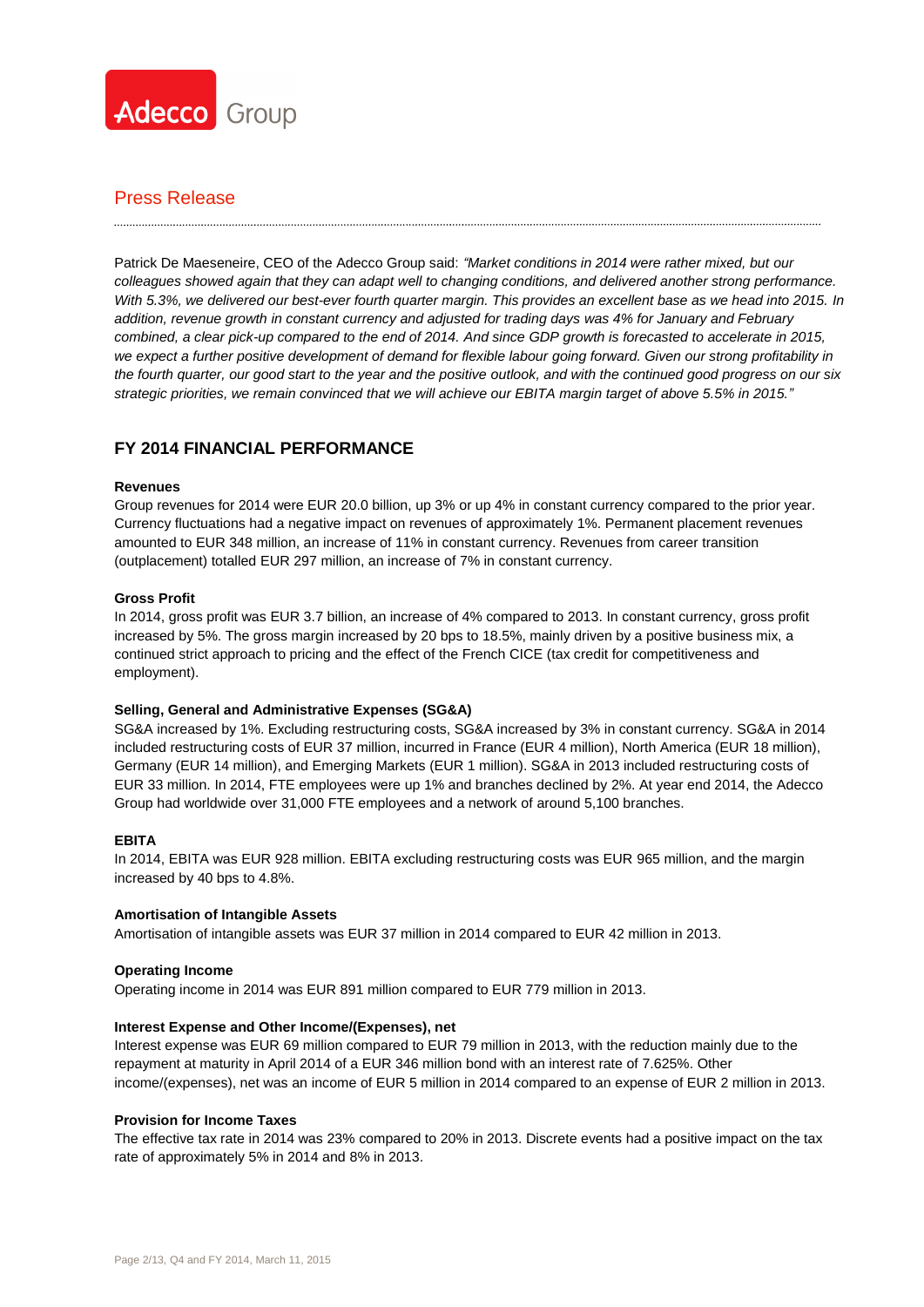

### Press Release

### **Net Income Attributable to Adecco Shareholders and EPS**

In 2014, net income attributable to Adecco shareholders was up 14% to EUR 638 million. Basic EPS was EUR 3.62, up 17% compared to 2013, reflecting net income growth and the impact of the share buyback programmes.

### **Cash Flow, Net Debt<sup>3</sup> and DSO**

Cash flow generated from operating activities amounted to EUR 785 million in 2014, compared to EUR 520 million in 2013. In 2014, the Group invested EUR 80 million in capex, paid dividends of EUR 291 million and paid EUR 281 million for treasury shares. Net debt at the end of December 2014 was EUR 975 million compared to EUR 1,096 million at year end 2013. In 2014, DSO was 53 days, one day less than in 2013.

### **Q4 2014 FINANCIAL PERFORMANCE**

#### **Revenues**

Q4 2014 revenues of EUR 5.2 billion were up 4% year-on-year, or up 2% in constant currency. Currency fluctuations had a positive impact on revenues of approximately 2%. By business line, revenues in constant currency grew by 3% in General Staffing, with Industrial up 4% and Office up 1%, and declined by 1% in Professional Staffing. Permanent placement revenues were EUR 87 million, up 14% in constant currency. Revenues from career transition (outplacement) totalled EUR 77 million, up 3% in constant currency.

### **Gross Profit**

Gross profit amounted to EUR 976 million and the gross margin was 18.9%, up 60 bps year-on-year. Temporary Staffing had a 40 bps positive impact, permanent placement added a further 20 bps and the outplacement business had a 10 bps positive impact, while other activities had a 10 bps negative impact.

#### **Selling, General and Administrative Expenses (SG&A)**

SG&A was EUR 727 million, up 5% compared to Q4 2013. Restructuring costs were EUR 23 million compared to EUR 17 million in Q4 2013. SG&A excluding restructuring costs was EUR 704 million, up 2% year-on-year in constant currency. Sequentially, SG&A excluding restructuring costs was up 2% in constant currency. Compared to Q4 2013, FTE employees increased by 1% and the branch network was flat.

#### **EBITA**

EBITA was EUR 249 million and EBITA excluding restructuring costs was EUR 272 million. The EBITA margin excluding restructuring costs was up 50 bps to 5.3%, which is the strongest fourth-quarter margin in Adecco's history.

#### **Amortisation of Intangible Assets**

Amortisation of intangible assets was EUR 10 million compared to EUR 11 million in Q4 2013.

#### **Operating Income**

Operating income was EUR 239 million compared to EUR 210 million in the same period last year.

#### **Interest Expense and Other Income/(Expenses), net**

Interest expense was EUR 14 million compared to EUR 21 million in Q4 2013. Other income/(expenses), net was an expense of EUR 3 million in Q4 2014 compared to an expense of EUR 1 million in Q4 2013.

#### **Provision for Income Taxes**

The effective tax rate was 17%. Discrete events had a positive impact of approximately 11% on the tax rate.

 $3$  Net debt is a non US GAAP measure and comprises short-term and long-term debt less cash and cash equivalents and short-term investments.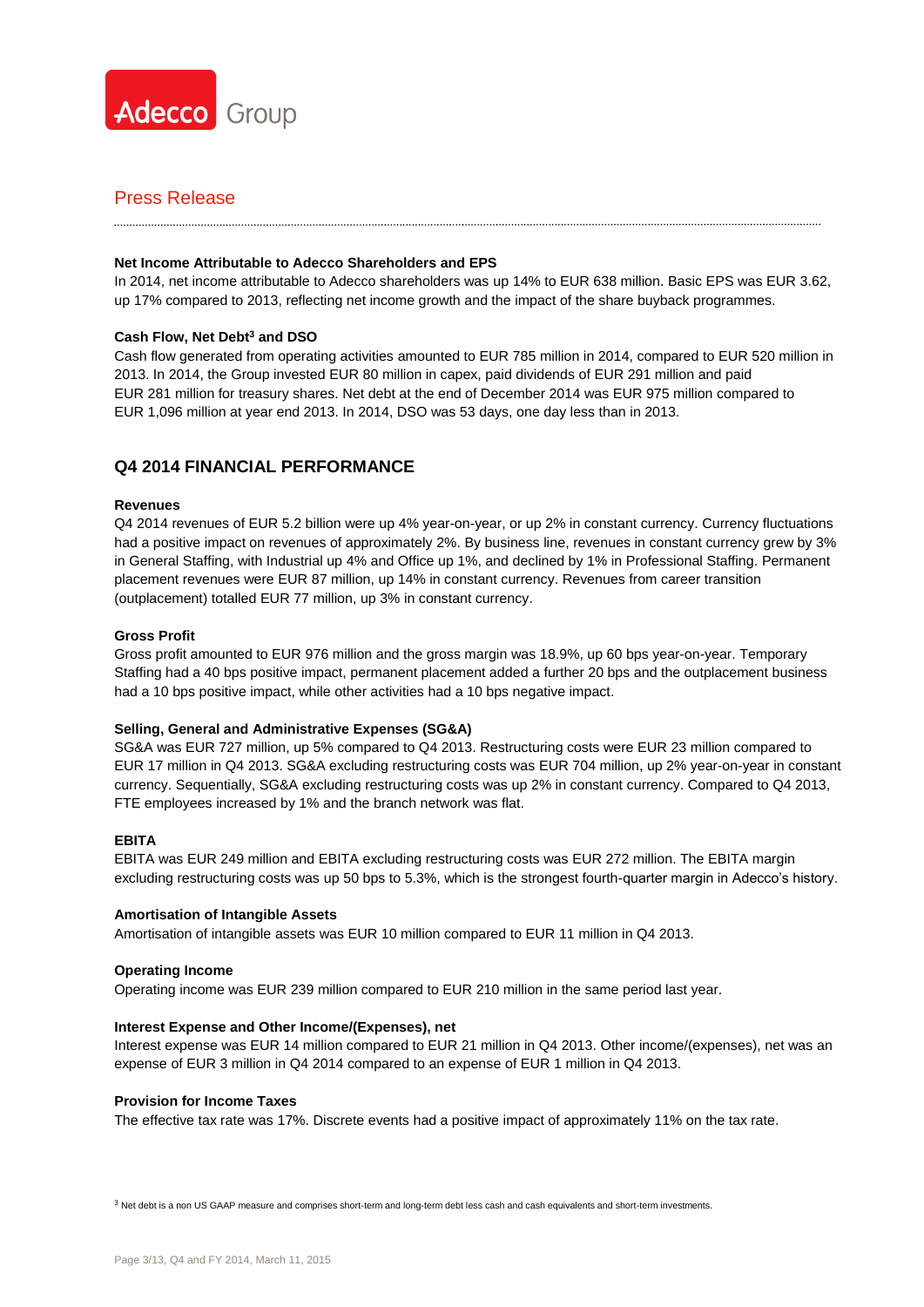

#### **Net Income Attributable to Adecco Shareholders and EPS**

Net income attributable to Adecco shareholders was EUR 185 million compared to EUR 174 million last year. Basic EPS increased to EUR 1.06 from EUR 0.98.

### **Cash Flow, Net Debt and DSO**

Cash flow generated from operating activities was EUR 284 million in Q4 2014 compared to EUR 250 million in the same period last year. In Q4 2014, capex was EUR 25 million and the group paid EUR 81 million for treasury shares. Net debt at December 31, 2014 was EUR 975 million compared to EUR 1,149 million at September 30, 2014. DSO was 52 days in Q4 2014, one day less than in Q4 2013.

### **Q4 2014 SEGMENT PERFORMANCE**

*Note: all growth rates in this section are year-on-year on an organic***<sup>4</sup>** *basis, unless otherwise stated*

|                    |                                 |                        | <b>Revenues</b>       | EBITA excluding restructuring costs <sup>1), 2)</sup> |        |                      |  |  |  |
|--------------------|---------------------------------|------------------------|-----------------------|-------------------------------------------------------|--------|----------------------|--|--|--|
| $%$ of<br>revenues |                                 | <b>EUR</b><br>millions | Organic<br>change yoy | <b>EUR</b><br>millions                                | Margin | Margin<br>change yoy |  |  |  |
| 22%                | $France^{1), 2)}$               | 1,141                  | $-5%$                 | 78                                                    | 6.8%   | 80 bps               |  |  |  |
| 21%                | North America <sup>1), 2)</sup> | 1,067                  | 6%                    | 69                                                    | 6.5%   | $150$ bps            |  |  |  |
| 10%                | UK & Ireland <sup>1)</sup>      | 524                    | $-2%$                 | 13                                                    | 2.4%   | $-10$ bps            |  |  |  |
| 8%                 | Germany & Austria <sup>2)</sup> | 415                    | $-2%$                 | 18                                                    | 4.5%   | 60 bps               |  |  |  |
| 5%                 | Japan                           | 259                    | 1%                    | 15                                                    | 6.0%   | $-40$ bps            |  |  |  |
| 5%                 | Italy                           | 280                    | 10%                   | 16                                                    | 5.6%   | 10 bps               |  |  |  |
| 5%                 | <b>Benelux</b>                  | 254                    | 1%                    | 15                                                    | 5.6%   | $-60$ bps            |  |  |  |
| 4%                 | Nordics $1)$                    | 204                    | 2%                    | $\overline{4}$                                        | 2.3%   | $-60$ bps            |  |  |  |
| 4%                 | Iberia <sup>1</sup>             | 210                    | 19%                   | 8                                                     | 3.9%   | $-20$ bps            |  |  |  |
| 2%                 | Australia & New Zealand         | 93                     | 4%                    |                                                       | 1.0%   | 20 bps               |  |  |  |
| 2%                 | Switzerland                     | 113                    | 1%                    | 11                                                    | 9.3%   | $-30$ bps            |  |  |  |
| 10%                | Emerging Markets <sup>2)</sup>  | 524                    | 10%                   | 22                                                    | 4.3%   | 30 bps               |  |  |  |
| 2%                 | <b>LHH</b>                      | 88                     | 2%                    | 28                                                    | 31.3%  | 380 bps              |  |  |  |
|                    | Corporate                       |                        |                       | (26)                                                  |        |                      |  |  |  |
| 100%               | Adecco Group <sup>1), 2)</sup>  | 5,172                  | 2%                    | 272                                                   | 5.3%   | 50 bps               |  |  |  |

1) EBITA excluding restructuring costs in Q4 2013 of EUR 10 million in France, EUR 2 million in North America, EUR 2 million in UK & Ireland, EUR 1 million in Nordics, and EUR 2 million in Iberia

2) EBITA excluding restructuring costs in Q4 2014 of EUR 4 million in France, EUR 4 million in North America, EUR 14 million in Germany & Austria, and EUR 1 million in Emerging Markets

In **France**, revenues were EUR 1.1 billion, a decrease of 5%. Industrial, which accounts for approximately 85% of revenues, decreased by 3%. The weakness in construction, our largest industry exposure in France, continued to weigh on revenues. In Office, revenues decreased by 23%, while in Professional Staffing the decline was 8%. Permanent placement revenues in France were up 17%. EBITA was EUR 74 million, which included restructuring costs of EUR 4 million. EBITA excluding restructuring costs was EUR 78 million and the margin was 6.8%. This is an 80 bps increase compared to the EBITA margin excluding restructuring costs of 6.0% in Q4 2013.

In **North America**, revenues were EUR 1.1 billion, an increase of 6%. In North America, General Staffing accounts for approximately half of revenues. In Industrial, revenue growth remained strong at 13%, while Office improved further with revenues up 5%. In Professional Staffing, revenues grew by 2%, with growth of 1% in IT, 9% in Finance & Legal

<sup>4</sup> Organic growth is a non-US GAAP measure and excludes the impact of currency, acquisitions and divestitures.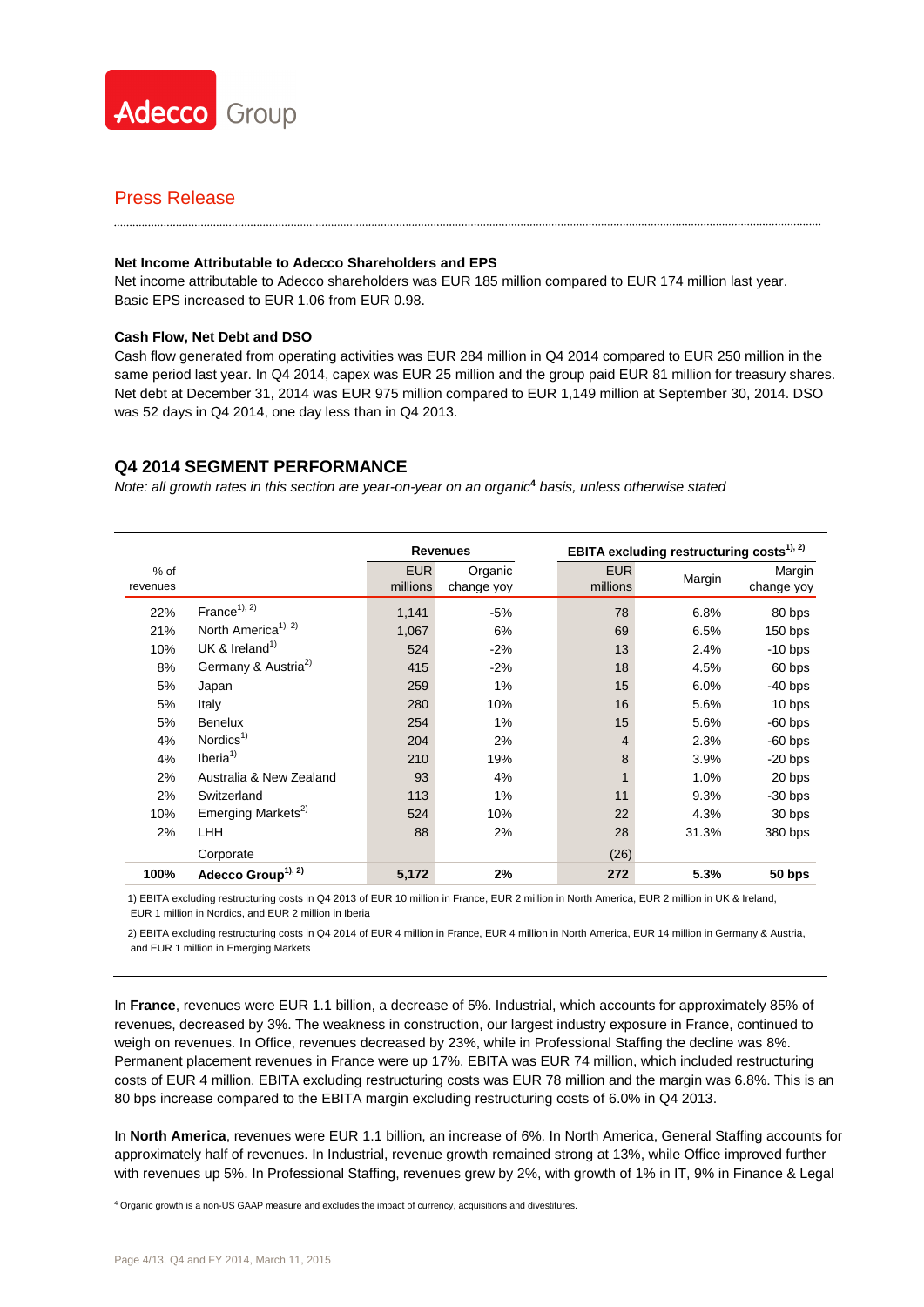

## Press Release

and 15% in Medical & Science, while revenues in Engineering & Technical were down 3%. Permanent placement revenues in North America were up 12%. EBITA was EUR 65 million, which includes restructuring costs of EUR 4 million related to the move to a single headquarters in North America. EBITA excluding restructuring costs was EUR 69 million, with the margin increasing by 150 bps to 6.5%.

In the **UK & Ireland,** revenues decreased by 2% to EUR 524 million. Approximately two-thirds of revenues come from Professional Staffing, which declined by 2%. This was driven by a 2% decrease in IT, the largest business line within Professional Staffing. Within General Staffing, the majority of revenues are in Office, which also declined by 2%. Permanent placement revenues in the UK & Ireland increased by 9%. EBITA was EUR 13 million with a margin of 2.4% compared to the EBITA margin excluding restructuring costs of 2.5% in Q4 2013.

In **Germany & Austria,** revenues declined by 2% to EUR 415 million. In Industrial, which accounts for approximately 70% of revenues, revenues decreased by 2%, compared to growth of 2% in Q3 2014. This reflects weaker demand from clients in manufacturing sectors. Revenues declined in Office by 5% and in Professional Staffing by 1%. EBITA was EUR 4 million, which includes restructuring costs of EUR 14 million. EBITA excluding restructuring costs was EUR 18 million with a margin of 4.5%, up 60 bps compared to Q4 2013.

In **Japan,** revenues were EUR 259 million, up 1%. Revenues were flat in Office, which accounts for approximately 75% of our revenues in Japan. Our smaller Professional Staffing business, which comprises IT and Engineering & Technical, continued to grow. EBITA was EUR 15 million and the EBITA margin was 6.0% compared to 6.4% in the prior year.

In **Italy,** revenues were up 10%, helped by good demand in logistics and food. Profitability continued to be strong with an EBITA margin of 5.6%.

In **Benelux,** revenues increased by 1% and the EBITA margin was down 60 bps to 5.6%, both against tough comparatives in the prior year.

In the **Nordics,** revenues were up 2%. In Norway and Sweden the environment remained challenging. In the Nordics the EBITA margin was 2.3% compared to the EBITA margin excluding restructuring costs of 2.9% in Q4 2013.

In **Iberia,** revenues were up 19%, with the improvement in demand continuing to broaden. The EBITA margin was 3.9% compared to 4.1% in Q4 2013.

In **Australia & New Zealand,** revenues returned to growth with an increase of 4%. The EBITA margin in Q4 2014 was 1.0%, up 20 bps compared to the prior year.

In **Switzerland**, revenues were up 1% compared to Q4 2013. Profitability was strong, with an EBITA margin of 9.3%.

In the **Emerging Markets**, revenue growth was 10%, with continued strong growth in Eastern Europe & MENA, up 18%. EBITA of 21 million included EUR 1 million of restructuring costs. Excluding restructuring costs, the EBITA margin for Emerging Markets was 4.3% compared to 4.0% in Q4 2013.

In **LHH**, Adecco's Career Transition and Talent Development business, revenue growth was 2%. Profitability continued to be very strong, with the EBITA margin increasing by 380 bps to 31.3%.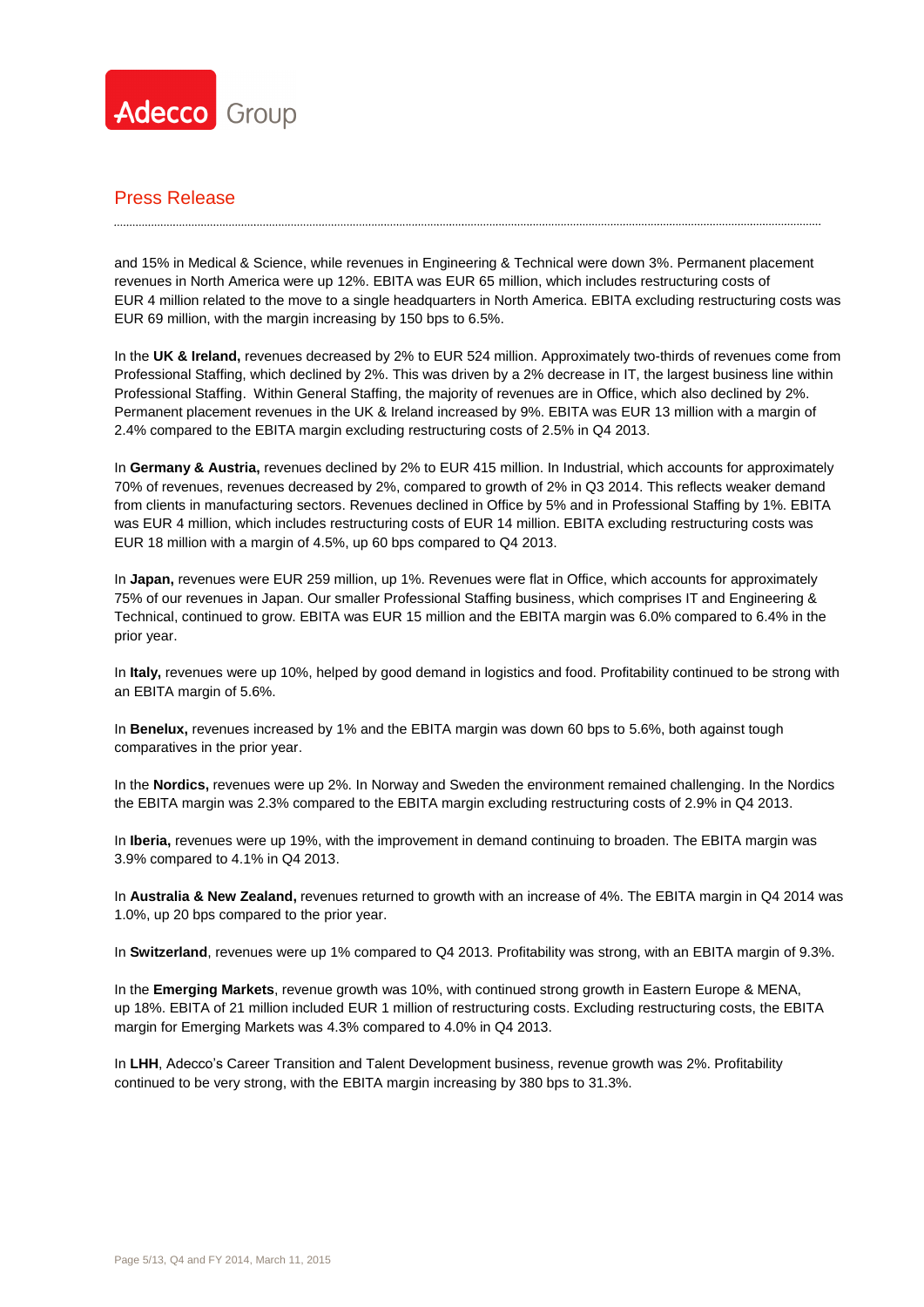

## **MANAGEMENT OUTLOOK**

In the fourth quarter, organic revenue growth slowed compared to the first nine months. This reflected some softness in parts of Europe, especially in France and Germany. Since the start of 2015, the trends in our businesses in Europe and Japan have become more positive, while growth remains robust in North America and in Emerging Markets. Revenue growth was 4% for January and February combined, in constant currency and adjusted for trading days; this was flattered slightly by the favourable timing of holidays in January, but the underlying picture shows a clear improvement compared to the end of 2014. Based on these trends and the current economic outlook, we expect a further positive development of demand for flexible labour over the course of 2015.

Given this picture, we will continue to invest selectively where we see organic growth opportunities and where productivity is already at a high level. At the same time, we maintain our focus on tight cost control. In Q1 2015, SG&A is expected to increase slightly compared to Q4 2014 in constant currency and excluding restructuring costs, in line with the normal seasonal pattern.

We continue to be very focused on reaching our EBITA margin target of above 5.5% in 2015. Economic growth slowed in the second half of 2014, but a pick-up of GDP growth is expected for 2015 and the start of the year suggests this is already beginning to happen. Given this outlook and based on the good progress on our six strategic priorities and our continued price and cost discipline, we remain convinced we will achieve our target.

## **ACQUISITION**

The Adecco Group today announces the acquisition of Knightsbridge Human Capital Services. Knightsbridge is the market leader in career transition and talent development services in Canada and the acquired business had revenues of CAD 56 million in 2014. The combination of Lee Hecht Harrison and Knightsbridge establishes LHH as the market leader for Human Capital Solutions in Canada and reinforces LHH's leadership position in key markets around the world. The enterprise value of CAD 80 million will be financed with Adecco's existing financial resources and the acquisition is expected to be EVA-enhancing in the second year after closing. The transaction remains subject to customary closing conditions and is expected to close in Q2 2015. For further details, please see the separate press release.

### **SHARE BUYBACK PROGRAMME**

In November 2014, the Company completed the share buyback programme of EUR 250 million launched in September 2013 and started a new share buyback programme of up to EUR 250 million. The new programme is also executed on a second trading line with the SIX Swiss Exchange with the aim of subsequent cancellation of the shares and reduction of the share capital, after formal shareholder approval. Under the current programme, the Company has to date acquired 825,000 shares for EUR 45 million.

### **PROPOSALS TO SHAREHOLDERS**

### **Dividend pay-out:**

At the Annual General Meeting, the Board of Directors will propose a dividend of CHF 2.10 per share for 2014, for approval by shareholders. This represents a pay-out ratio of 49% of adjusted net earnings (assuming an exchange rate of EUR/CHF 1.07), in line with the pay-out range of 40-50% of adjusted net earnings. The total amount of the dividend distribution for 2014 is intended to be allocated from Adecco S.A.'s reserve from capital contributions to the free reserves and subsequently distributed to shareholders, and is therefore expected to be exempt from Swiss withholding tax. The dividend will be paid on May 5, 2015 to shareholders on the register as of April 29, 2015.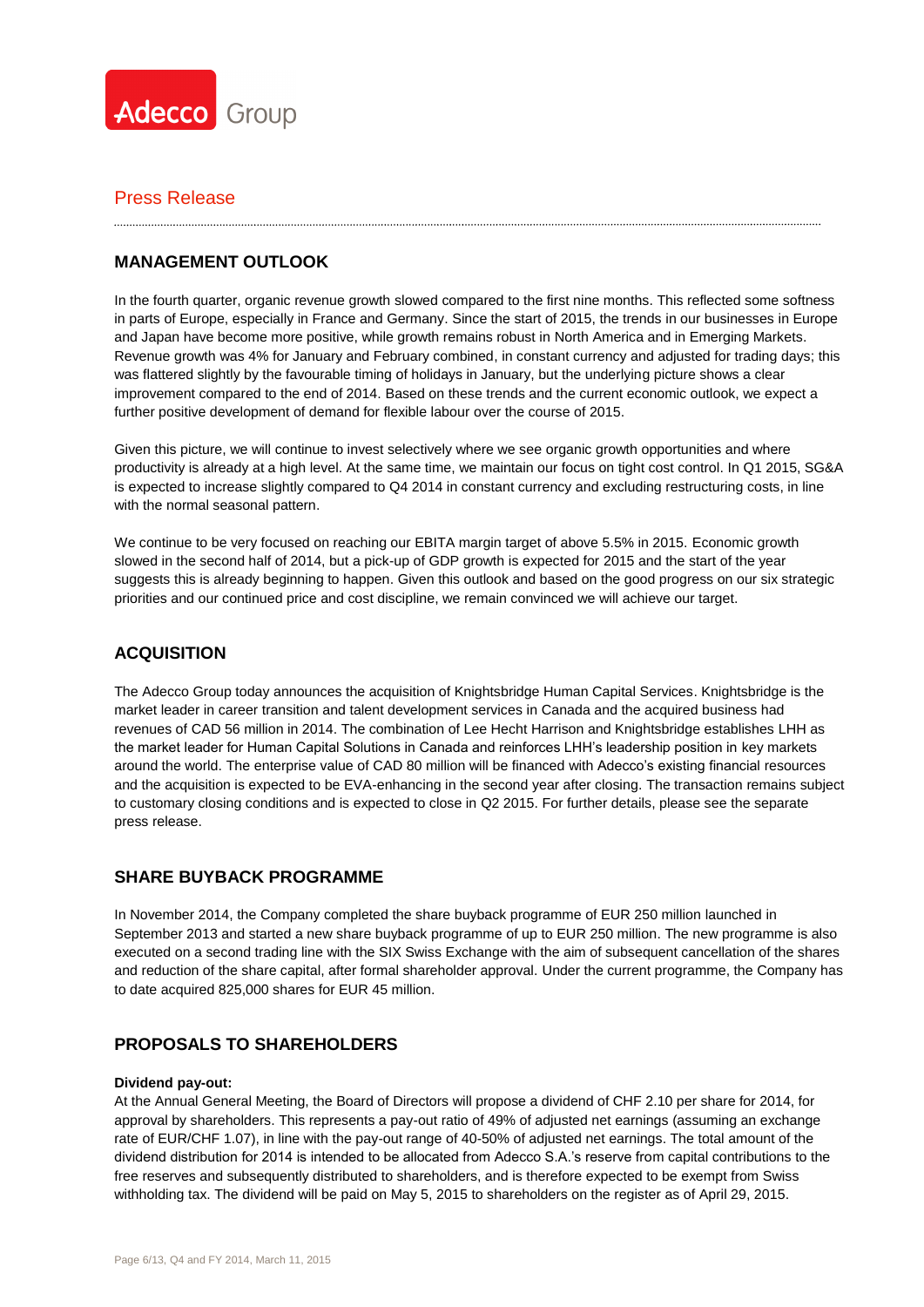

### **Cancellation of shares:**

At the Annual General Meeting, the Board of Directors will propose the cancellation of all shares that have been purchased on a second trading line under the share buyback programmes during 2014. The total number of shares to be cancelled is 4,606,873 representing a reduction of share capital of 2.6%.

### **Board of Directors:**

Following the divestment of Adecco shares by Jacobs Holding AG, Andreas Jacobs has decided not to stand for reelection to the Board of Directors. Since Andreas Jacobs joined the Board in May 2006 he has made a major contribution to the success of the Adecco Group. The Board of Directors and the Executive Management team would like to take this opportunity to thank Andreas Jacobs and the Jacobs Family for their longstanding and personal engagement to the success of the Adecco Group.

The Board of Directors proposes to newly elect Kathleen P. Taylor and Jean-Christophe Deslarzes as members of the Board of Directors.

Kathleen P. Taylor (1957) is a Canadian national. She is currently Chair of the Board of Royal Bank of Canada and a director of the Canada Pension Plan Investment Board. Ms Taylor is the former President and Chief Executive Officer of Four Seasons Hotels and Resorts.

Jean-Christophe Deslarzes (1963) is a Swiss national. He is currently Chief Human Resources Officer and member of the Executive Committee of ABB Group. Previously, Mr Deslarzes served as Chief Human Resources and Organization Officer and member of the Executive Board of Carrefour Group.

For further information please contact:

#### **Adecco Corporate Investor Relations**

[Investor.relations@adecco.com](mailto:Investor.relations@adecco.com) or +41 (0) 44 878 89 89

#### **Adecco Corporate Press Office**

[Press.office@adecco.com](mailto:Press.office@adecco.com) or +41 (0) 44 878 87 87

#### **Q4 2014 Results Conference Calls**

There will be a media conference call at 9 am CET as well as an analyst conference call at 11 am CET. The conferences can be followed either via webcast [\(media conference,](http://view-w.tv/470-471-15373/en) [analyst conference\)](http://view-w.tv/470-471-15374/en) or via telephone call:

| UK / Global          | +44 (0) 203 059 58 62 |
|----------------------|-----------------------|
| <b>United States</b> | + 1 (1) 631 570 56 13 |
| Cont. Europe         | $+41(0)583105000$     |

The Q4 2014 results presentation will be available through the webcasts and will be published in the Investor Relations section on our [website.](http://www.adecco.com/en-US/investors/Pages/Financials.aspx)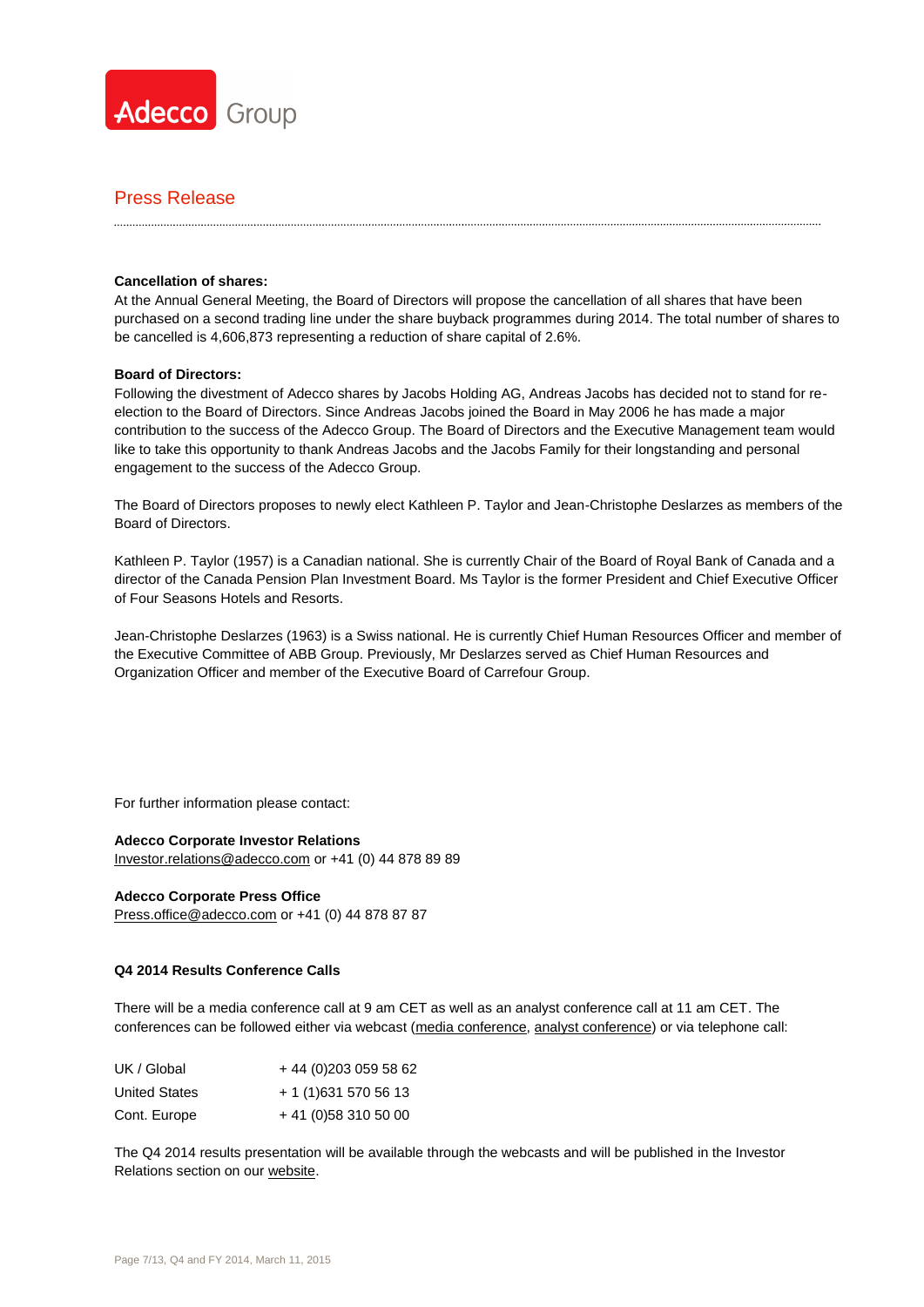

## Press Release

### **Financial Agenda**

- Annual General Meeting **April 21, 2015**
- Dividend ex-date April 29, 2015
- Dividend payment date May 5, 2015
- Q1 2015 results May 7, 2015
- 
- 

• Q2 2015 results August 11, 2015<br>• Q3 2015 results August 11, 2015 November 5, 2015

#### **Forward-looking statements**

Information in this release may involve guidance, expectations, beliefs, plans, intentions or strategies regarding the future. These forward-looking statements involve risks and uncertainties. All forward-looking statements included in this release are based on information available to Adecco S.A. as of the date of this release, and we assume no duty to update any such forward-looking statements. The forward-looking statements in this release are not guarantees of future performance and actual results could differ materially from our current expectations. Numerous factors could cause or contribute to such differences. Factors that could affect the Company's forward-looking statements include, among other things: global GDP trends and the demand for temporary work; changes in regulation affecting temporary work; intense competition in the markets in which the Company operates; integration of acquired companies; changes in the Company's ability to attract and retain qualified internal and external personnel or clients; the potential impact of disruptions related to IT; any adverse developments in existing commercial relationships, disputes or legal and tax proceedings.

#### **About the Adecco Group**

The Adecco Group, based in Zurich, Switzerland, is the world's leading provider of HR solutions. With more than 31,000 FTE employees and around 5,100 branches in over 60 countries and territories around the world, Adecco Group offers a wide variety of services, connecting more than 650,000 associates with our clients every day. The services offered fall into the broad categories of temporary staffing, permanent placement, career transition and talent development, as well as outsourcing and consulting. The Adecco Group is a Fortune Global 500 company.

**Adecco S.A. is registered in Switzerland (ISIN: CH0012138605) and listed on the SIX Swiss Exchange (ADEN).**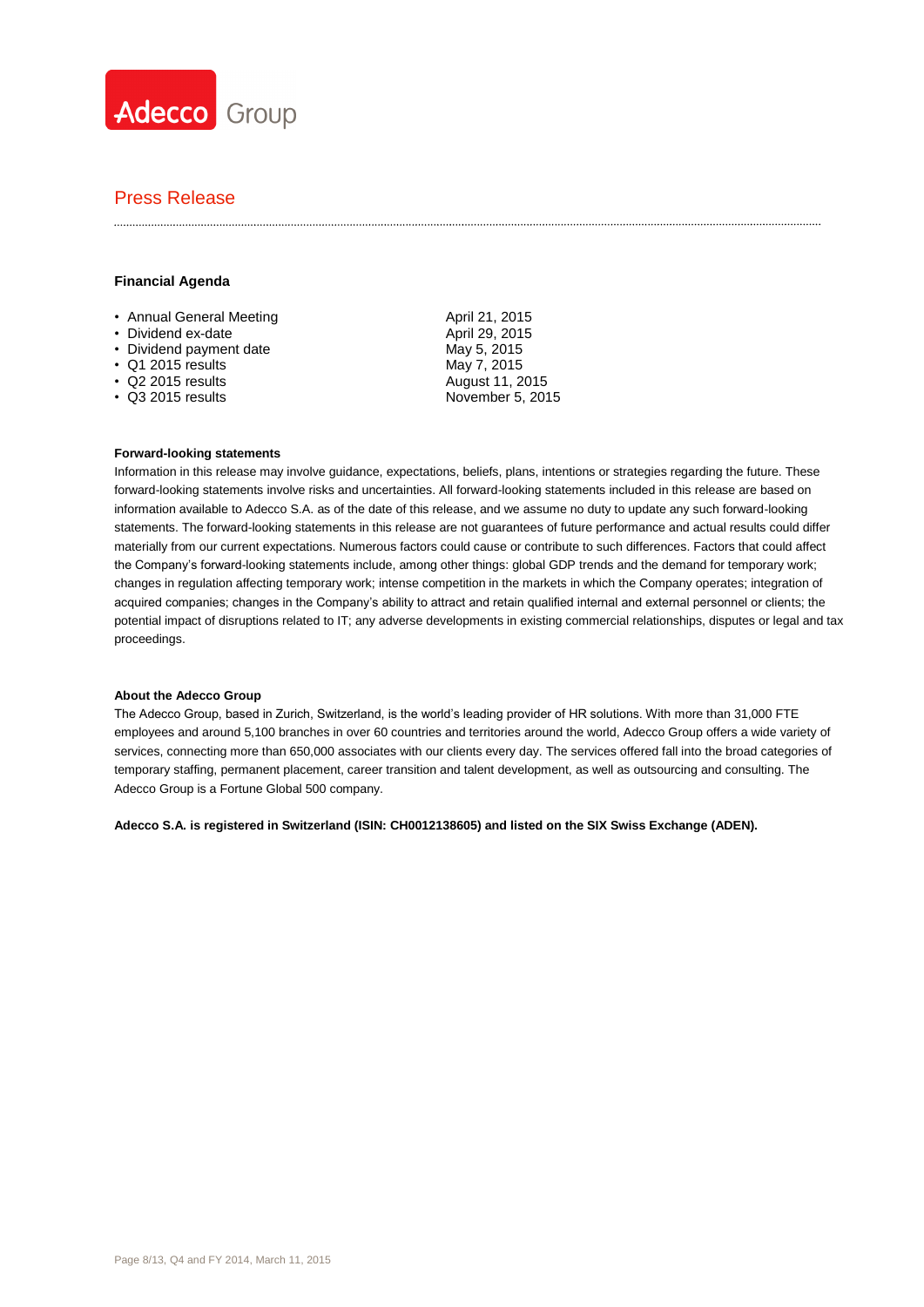

# **Consolidated statements of operations**

| <b>EUR millions</b>                                   | Q4       |         | Variance % |                      |           | <b>FY</b> |            | Variance %           |  |
|-------------------------------------------------------|----------|---------|------------|----------------------|-----------|-----------|------------|----------------------|--|
| except share and per share information                | 2014     | 2013    | <b>EUR</b> | Constant<br>Currency | 2014      | 2013      | <b>EUR</b> | Constant<br>Currency |  |
| <b>Revenues</b>                                       | 5,172    | 4,983   | 4%         | 2%                   | 20,000    | 19,503    | 3%         | 4%                   |  |
| Direct costs of services                              | (4, 196) | (4,070) |            |                      | (16, 297) | (15, 943) |            |                      |  |
| <b>Gross profit</b>                                   | 976      | 913     | 7%         | 5%                   | 3,703     | 3,560     | 4%         | 5%                   |  |
| Selling, general, and administrative expenses         | (727)    | (692)   | 5%         | 3%                   | (2,775)   | (2,739)   | 1%         | 3%                   |  |
| EBITA <sup>1</sup>                                    | 249      | 221     | 13%        | 11%                  | 928       | 821       | 13%        | 15%                  |  |
| Amortisation of intangible assets                     | (10)     | (11)    |            |                      | (37)      | (42)      |            |                      |  |
| <b>Operating income</b>                               | 239      | 210     | 14%        | 12%                  | 891       | 779       | 14%        | 16%                  |  |
| Interest expense                                      | (14)     | (21)    |            |                      | (69)      | (79)      |            |                      |  |
| Other income/(expenses), net                          | (3)      | (1)     |            |                      | 5         | (2)       |            |                      |  |
| Income before income taxes                            | 222      | 188     | 18%        |                      | 827       | 698       | 18%        |                      |  |
| Provision for income taxes                            | (37)     | (14)    |            |                      | (187)     | (140)     |            |                      |  |
| Net income                                            | 185      | 174     | 6%         |                      | 640       | 558       | 15%        |                      |  |
| Net income attributable to noncontrolling interests   |          |         |            |                      | (2)       | (1)       |            |                      |  |
| Net income attributable to Adecco shareholders        | 185      | 174     | 6%         |                      | 638       | 557       | 14%        |                      |  |
|                                                       |          |         |            |                      |           |           |            |                      |  |
| Basic earnings per share <sup>2</sup>                 | 1.06     | 0.98    | 9%         |                      | 3.62      | 3.09      | 17%        |                      |  |
| Diluted earnings per share 3                          | 1.06     | 0.98    | 9%         |                      | 3.61      | 3.08      | 17%        |                      |  |
|                                                       |          |         |            |                      |           |           |            |                      |  |
| Gross margin                                          | 18.9%    | 18.3%   |            |                      | 18.5%     | 18.3%     |            |                      |  |
| SG&A as a percentage of revenues                      | 14.1%    | 13.9%   |            |                      | 13.9%     | 14.0%     |            |                      |  |
| EBITA margin                                          | 4.8%     | 4.4%    |            |                      | 4.6%      | 4.2%      |            |                      |  |
| Operating income margin                               | 4.6%     | 4.2%    |            |                      | 4.5%      | 4.0%      |            |                      |  |
| Net income margin attributable to Adecco shareholders | 3.6%     | 3.5%    |            |                      | 3.2%      | 2.9%      |            |                      |  |

1) EBITA is a non US GAAP measure and refers to operating income before amortisation of intangible assets.

2) Basic weighted-average shares were 174,053,809 in Q4 2014 and 176,267,821 in FY 2014 (178,350,313 in Q4 2013 and 180,511,706 in FY 2013).

3) Diluted weighted-average shares were 174,367,373 in Q4 2014 and 176,589,179 in FY 2014 (178,724,252 in Q4 2013 and 180,781,433 in FY 2013).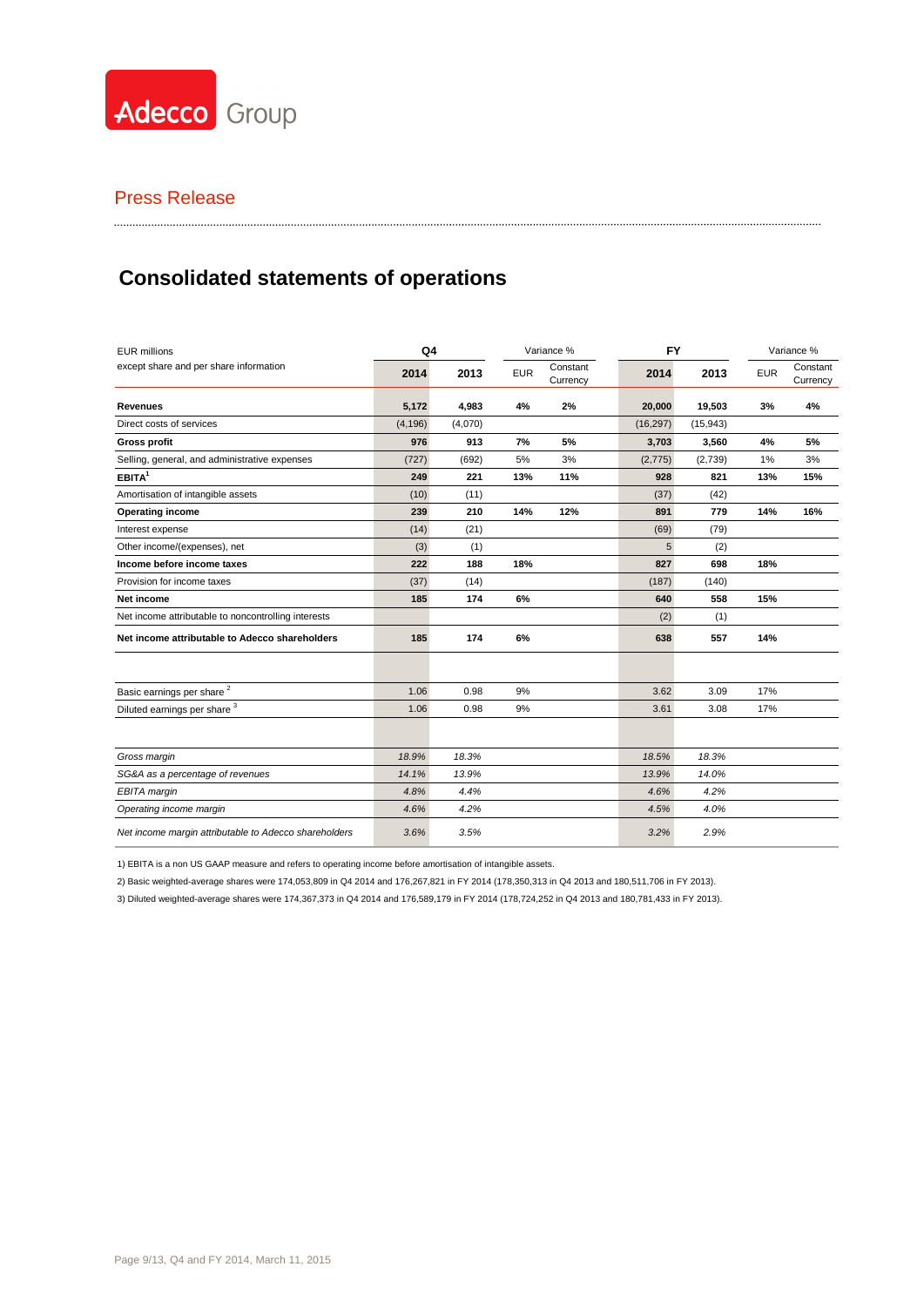

## Press Release

# **Revenues by segment and by business line**

| <b>Revenues by segment</b>  | Q4    |       |            | Variance %           | <b>FY</b> |        |            | Variance %           |
|-----------------------------|-------|-------|------------|----------------------|-----------|--------|------------|----------------------|
| in EUR millions             | 2014  | 2013  | <b>EUR</b> | Constant<br>Currency | 2014      | 2013   | <b>EUR</b> | Constant<br>Currency |
| France                      | 1,141 | 1,204 | $-5%$      | -5%                  | 4,640     | 4,735  | $-2%$      | $-2%$                |
| North America <sup>1)</sup> | 1,067 | 928   | 15%        | 7%                   | 3,854     | 3,726  | 3%         | 5%                   |
| UK & Ireland                | 524   | 501   | 5%         | $-2%$                | 2,061     | 1,907  | 8%         | 3%                   |
| Germany & Austria           | 415   | 425   | $-2%$      | $-2%$                | 1,687     | 1,620  | 4%         | 4%                   |
| Japan                       | 259   | 270   | $-4%$      | 1%                   | 1,032     | 1,118  | -8%        | 2%                   |
| Italy                       | 280   | 255   | 10%        | 10%                  | 1,098     | 960    | 14%        | 14%                  |
| Benelux                     | 254   | 252   | $1\%$      | 1%                   | 982       | 929    | 6%         | 6%                   |
| Nordics                     | 204   | 207   | $-1%$      | 2%                   | 821       | 815    | 1%         | 6%                   |
| Iberia                      | 210   | 177   | 19%        | 19%                  | 789       | 662    | 19%        | 19%                  |
| Australia & New Zealand     | 93    | 89    | 5%         | 4%                   | 350       | 423    | $-17%$     | $-11%$               |
| Switzerland                 | 113   | 110   | 3%         | $1\%$                | 427       | 411    | 4%         | 3%                   |
| <b>Emerging Markets</b>     | 524   | 482   | 9%         | 10%                  | 1,925     | 1,878  | 3%         | 11%                  |
| <b>LHH</b>                  | 88    | 83    | 6%         | 2%                   | 334       | 319    | 5%         | 6%                   |
| <b>Adecco Group</b>         | 5,172 | 4,983 | 4%         | 2%                   | 20,000    | 19,503 | 3%         | 4%                   |

| Revenues by business line <sup>2</sup> | Q4    |       |            | Variance %           |        | <b>FY</b> |            | Variance %           |  |
|----------------------------------------|-------|-------|------------|----------------------|--------|-----------|------------|----------------------|--|
| in EUR millions                        | 2014  | 2013  | <b>EUR</b> | Constant<br>Currency | 2014   | 2013      | <b>EUR</b> | Constant<br>Currency |  |
| Office                                 | 1,271 | 1,252 | 2%         | 1%                   | 4,815  | 4,949     | $-3%$      | 1%                   |  |
| Industrial                             | 2,602 | 2,492 | 4%         | 4%                   | 10,142 | 9,627     | 5%         | 6%                   |  |
| <b>General Staffing</b>                | 3,873 | 3,744 | 3%         | 3%                   | 14,957 | 14,576    | 3%         | 4%                   |  |
| Information Technology                 | 595   | 574   | 4%         | $-1%$                | 2,337  | 2,249     | 4%         | 3%                   |  |
| Engineering & Technical                | 276   | 281   | $-2%$      | -6%                  | 1,103  | 1,138     | $-3%$      | $-2%$                |  |
| Finance & Legal                        | 204   | 186   | 10%        | 4%                   | 778    | 751       | 4%         | 3%                   |  |
| Medical & Science                      | 92    | 86    | 6%         | 3%                   | 349    | 364       | -4%        | $-3%$                |  |
| <b>Professional Staffing</b>           | 1,167 | 1,127 | 4%         | -1%                  | 4,567  | 4,502     | 1%         | 1%                   |  |
| <b>CTTD</b>                            | 88    | 83    | 6%         | 2%                   | 334    | 319       | 5%         | 6%                   |  |
| BPO <sup>3</sup>                       | 44    | 29    | 52%        | 42%                  | 142    | 106       | 34%        | 34%                  |  |
| Solutions <sup>3)</sup>                | 132   | 112   | 18%        | 13%                  | 476    | 425       | 12%        | 13%                  |  |
| <b>Adecco Group</b>                    | 5,172 | 4,983 | 4%         | 2%                   | 20,000 | 19,503    | 3%         | 4%                   |  |

1) In Q4 2014 revenues changed organically in North America by 6% (FY: 4%).

2) Breakdown of staffing revenues into Office, Industrial, Information Technology, Engineering & Technical, Finance & Legal, and Medical & Science is based on dedicated branches. CTTD comprises Career Transition & Talent Development services. BPO comprises Managed Service Programmes (MSP), Recruitment Process Outsourcing (RPO) and Vendor Management System (VMS).

3) In Q4 2014 revenues changed organically in BPO by 19% (FY: 23%) and in Solutions by 7% (FY: 10%).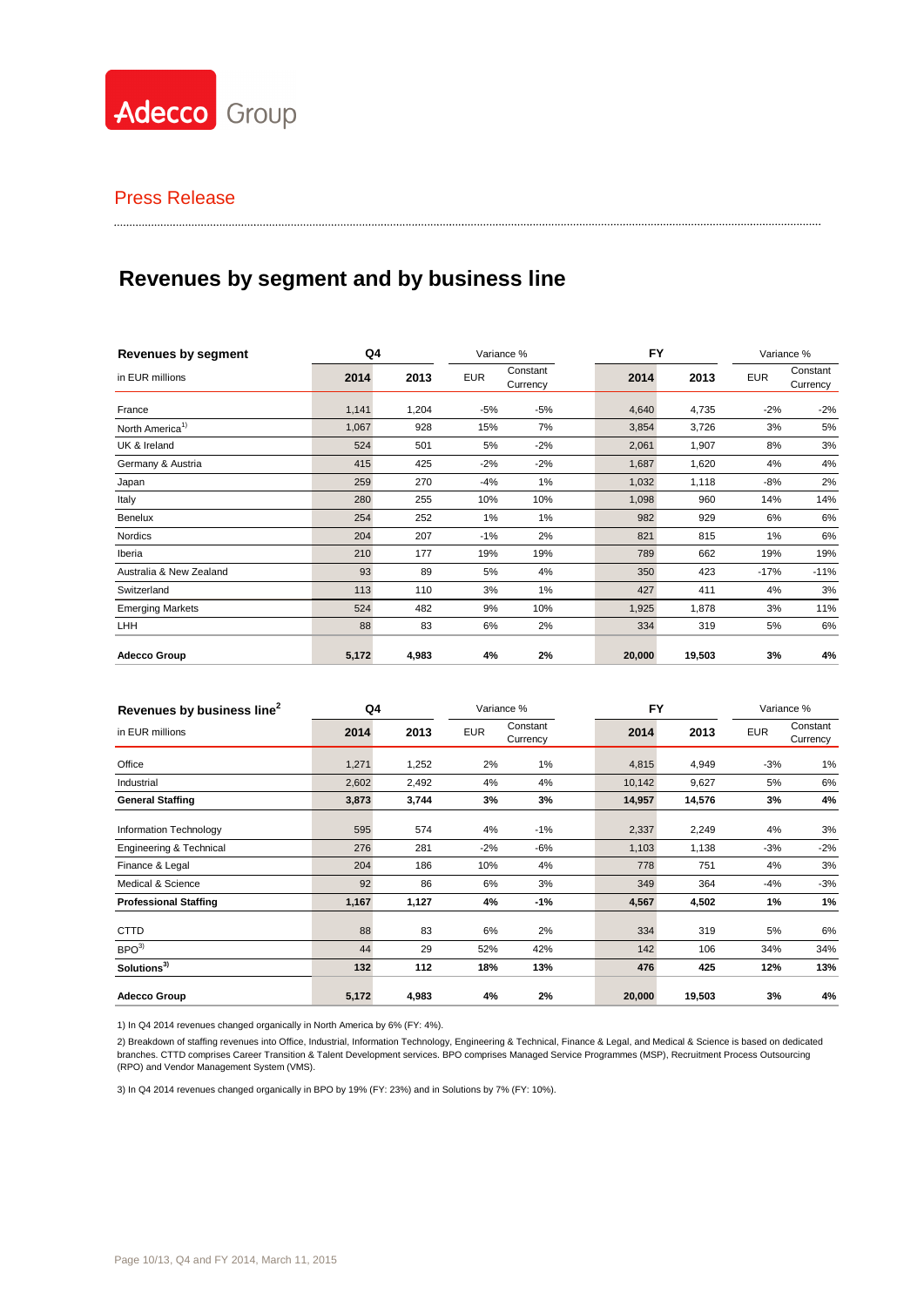

# **EBITA<sup>1</sup> and EBITA margin by segment**

| <b>EUR millions</b>     |      | Q4   |            | Variance %           |              | <b>FY</b> |            | Variance %           |  |
|-------------------------|------|------|------------|----------------------|--------------|-----------|------------|----------------------|--|
| <b>EBITA</b>            | 2014 | 2013 | <b>EUR</b> | Constant<br>Currency | 2014         | 2013      | <b>EUR</b> | Constant<br>Currency |  |
| France                  | 74   | 63   | 17%        | 17%                  | 280          | 224       | 25%        | 25%                  |  |
| North America           | 65   | 45   | 47%        | 37%                  | 205          | 168       | 22%        | 24%                  |  |
| UK & Ireland            | 13   | 11   | 20%        | 12%                  | 49           | 37        | 33%        | 27%                  |  |
| Germany & Austria       | 4    | 16   | $-74%$     | -74%                 | 77           | 88        | $-13%$     | $-13%$               |  |
| Japan                   | 15   | 17   | $-10%$     | $-6%$                | 57           | 66        | $-13%$     | $-5%$                |  |
| Italy                   | 16   | 14   | 11%        | 11%                  | 65           | 58        | 12%        | 12%                  |  |
| Benelux                 | 15   | 16   | $-9%$      | $-9%$                | 45           | 39        | 15%        | 15%                  |  |
| Nordics                 | 4    | 5    | $-3%$      | $-1\%$               | 23           | 21        | 11%        | 16%                  |  |
| Iberia                  | 8    | 5    | 66%        | 66%                  | 31           | 18        | 73%        | 73%                  |  |
| Australia & New Zealand |      |      | 32%        | 30%                  | $\mathbf{0}$ | 8         | $-96%$     | $-95%$               |  |
| Switzerland             | 11   | 11   | $-1%$      | $-3%$                | 38           | 34        | 11%        | 9%                   |  |
| <b>Emerging Markets</b> | 21   | 19   | 10%        | 12%                  | 68           | 65        | 5%         | 14%                  |  |
| <b>LHH</b>              | 28   | 23   | 21%        | 14%                  | 98           | 88        | 11%        | 13%                  |  |
| Corporate               | (26) | (25) |            |                      | (108)        | (93)      |            |                      |  |
| <b>Adecco Group</b>     | 249  | 221  | 13%        | 11%                  | 928          | 821       | 13%        | 15%                  |  |

|                         | Q4    |       |                 | <b>FY</b> |       |                 |  |
|-------------------------|-------|-------|-----------------|-----------|-------|-----------------|--|
| <b>EBITA</b> margin     | 2014  | 2013  | Variance<br>bps | 2014      | 2013  | Variance<br>bps |  |
| France                  | 6.5%  | 5.2%  | 130             | 6.0%      | 4.7%  | 130             |  |
| North America           | 6.1%  | 4.8%  | 130             | 5.3%      | 4.5%  | 80              |  |
| UK & Ireland            | 2.4%  | 2.1%  | 30              | 2.4%      | 1.9%  | 50              |  |
| Germany & Austria       | 1.0%  | 3.9%  | (290)           | 4.6%      | 5.5%  | (90)            |  |
| Japan                   | 6.0%  | 6.4%  | (40)            | 5.5%      | 5.9%  | (40)            |  |
| Italy                   | 5.6%  | 5.5%  | 10              | 5.9%      | 6.0%  | (10)            |  |
| Benelux                 | 5.6%  | 6.2%  | (60)            | 4.5%      | 4.2%  | 30              |  |
| Nordics                 | 2.3%  | 2.4%  | (10)            | 2.9%      | 2.6%  | 30              |  |
| Iberia                  | 3.9%  | 2.8%  | 110             | 3.9%      | 2.7%  | 120             |  |
| Australia & New Zealand | 1.0%  | 0.8%  | 20              | 0.1%      | 1.9%  | (180)           |  |
| Switzerland             | 9.3%  | 9.6%  | (30)            | 8.8%      | 8.3%  | 50              |  |
| <b>Emerging Markets</b> | 4.0%  | 4.0%  | 0               | 3.5%      | 3.4%  | 10              |  |
| LHH                     | 31.3% | 27.5% | 380             | 29.3%     | 27.5% | 180             |  |
| <b>Adecco Group</b>     | 4.8%  | 4.4%  | 40              | 4.6%      | 4.2%  | 40              |  |

1) EBITA is non US GAAP measure and refers to operating income before amortisation of intangible assets.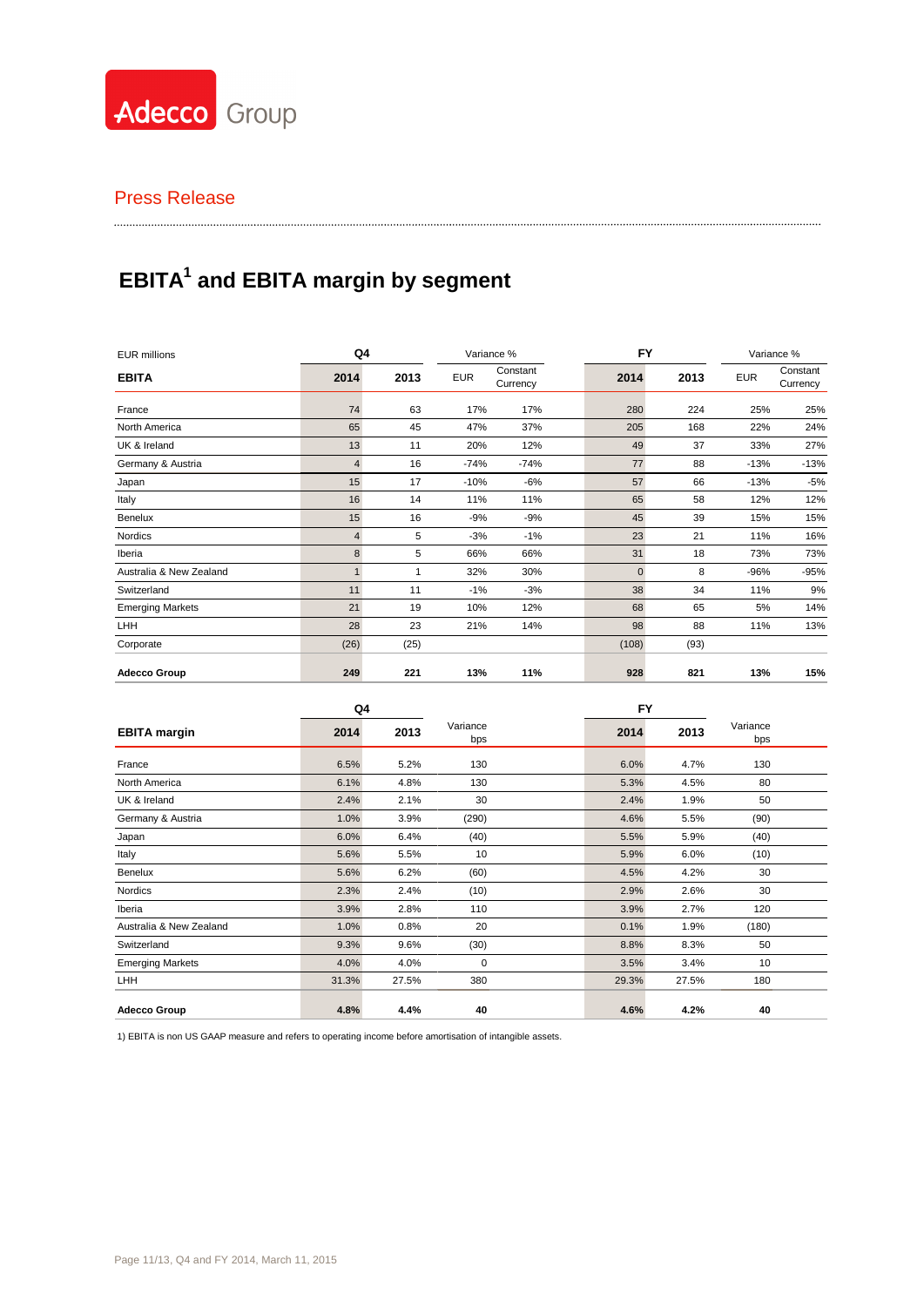

### 

# **Consolidated balance sheets**

| <b>EUR millions</b>                                        | December 31    | December 31 |
|------------------------------------------------------------|----------------|-------------|
|                                                            | 2014           | 2013        |
| <b>Assets</b>                                              |                |             |
| Current assets:                                            |                |             |
| - Cash and cash equivalents                                | 695            | 963         |
| - Short-term investments                                   | 3              |             |
| - Trade accounts receivable, net                           | 3,676          | 3,526       |
| - Other current assets                                     | 262            | 254         |
| <b>Total current assets</b>                                | 4,636          | 4,743       |
| Property, equipment, and leasehold improvements, net       | 222            | 243         |
| Other assets                                               | 498            | 422         |
| Intangible assets, net                                     | 501            | 513         |
| Goodwill                                                   | 3,583          | 3,408       |
|                                                            |                |             |
| <b>Total assets</b>                                        | 9,440          | 9,329       |
|                                                            |                |             |
|                                                            |                |             |
| Liabilities and shareholders' equity                       |                |             |
| Liabilities                                                |                |             |
| Current liabilities:                                       |                |             |
| - Accounts payable and accrued expenses                    | 3,607          | 3,346       |
| - Short-term debt and current maturities of long-term debt | 89             | 492         |
| <b>Total current liabilities</b>                           | 3,696          | 3,838       |
| Long-term debt, less current maturities                    | 1,584          | 1,567       |
| Other liabilities                                          | 321            | 367         |
| <b>Total liabilities</b>                                   | 5,601          | 5,772       |
| Shareholders' equity                                       |                |             |
| Adecco shareholders' equity:                               |                |             |
| - Common shares                                            | 111            | 118         |
| - Additional paid-in capital                               | 1,063          | 1,352       |
| - Treasury shares, at cost                                 | (303)          | (461)       |
| - Retained earnings                                        | 3,072          | 2,851       |
| - Accumulated other comprehensive income/(loss), net       | (108)          | (307)       |
| Total Adecco shareholders' equity                          | 3,835          | 3,553       |
|                                                            |                |             |
| Noncontrolling interests                                   | $\overline{4}$ | 4           |
| Total shareholders' equity                                 | 3,839          | 3,557       |
| Total liabilities and shareholders' equity                 | 9,440          | 9,329       |